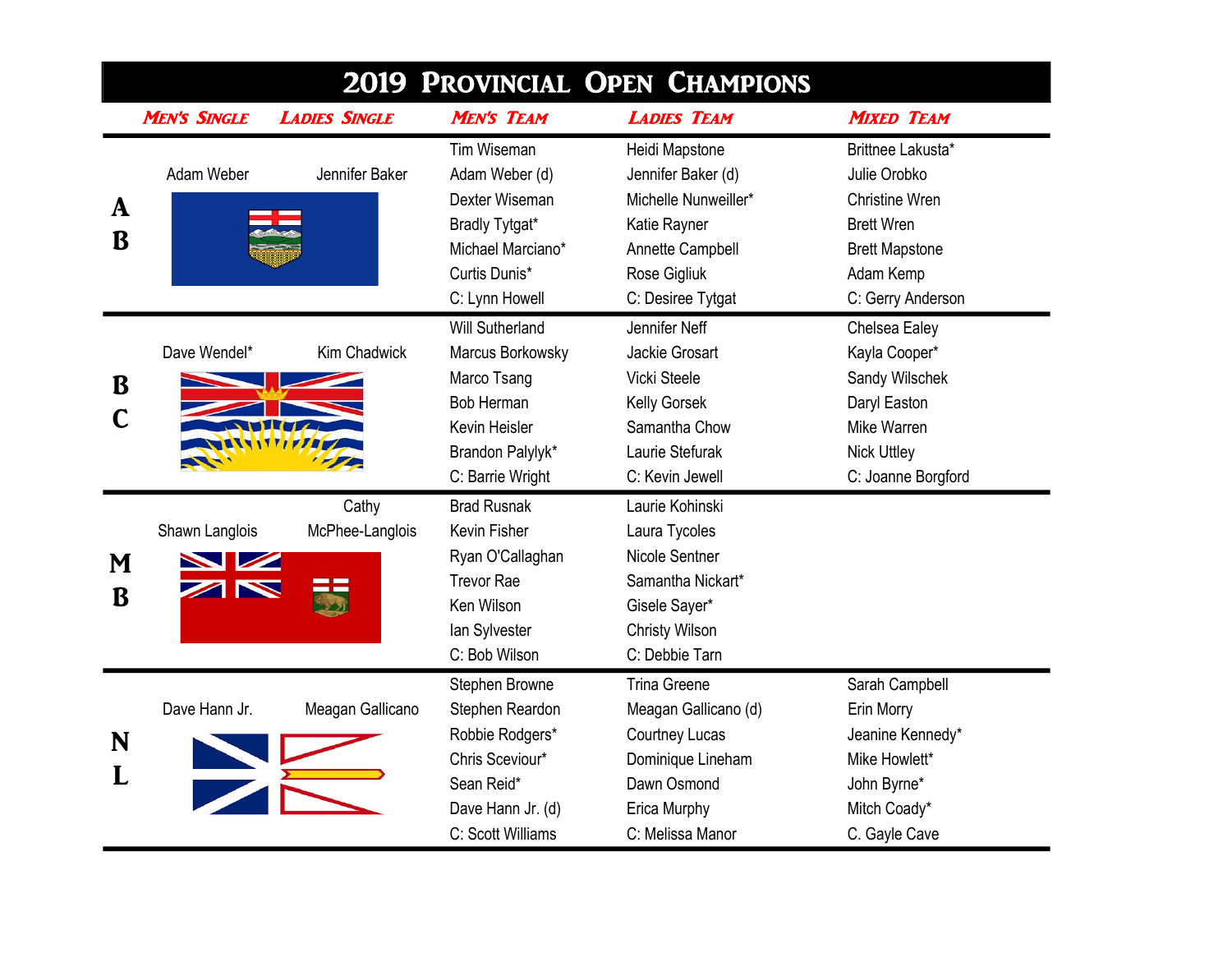|        |                                               |                      |                                                                                                                                       | <b>2019 PROVINCIAL OPEN CHAMPIONS</b>                                                                                                                |                                                                                                                                         |
|--------|-----------------------------------------------|----------------------|---------------------------------------------------------------------------------------------------------------------------------------|------------------------------------------------------------------------------------------------------------------------------------------------------|-----------------------------------------------------------------------------------------------------------------------------------------|
|        | <b>MEN'S SINGLE</b>                           | <b>LADIES SINGLE</b> | <b>MEN'S TEAM</b>                                                                                                                     | <b>LADIES TEAM</b>                                                                                                                                   | <b>MIXED TEAM</b>                                                                                                                       |
| N<br>O | Patrick<br>Perrin<br>$\overline{\mathscr{L}}$ | Sam Sitar            | <b>Taylor Michel</b><br>Greg DeGrazia<br>Phil Mayo*                                                                                   | Natalie Godin<br><b>Yvette MacLellan</b><br>Tania Philion*                                                                                           | Devan Hook<br>Kirstynn Taniwa<br>Codi Glena-Michel                                                                                      |
|        | N                                             |                      | John Willcott<br><b>Neil Felbel</b><br>Aaron Frade*<br>C: Bob Taylor                                                                  | Jennifer McLaughlin*<br>Chris Godin<br>Doris Kirkey<br>C: Jerome Lesny                                                                               | Quentin Snider Sr.<br>Parker Sdao-Compardo*<br>Kyle Bonnie*<br>C: Doug Glena                                                            |
| N<br>T | Stephen Jamieson                              | Rebecca Aylward      |                                                                                                                                       |                                                                                                                                                      | Shereen Naidu<br><b>Lillian Crook</b><br>Margaret Gauthier                                                                              |
|        |                                               |                      |                                                                                                                                       |                                                                                                                                                      | Stephen O'Brien<br>Johnny Mckinney<br>Glen Wallington<br>C: Misty Robertson                                                             |
| N<br>S | Varian Layne                                  | Brooklyn French*     | Varian Layen (d)<br><b>Steve Feltham</b><br>Matt McCullough*<br>Patrick Tonge*<br><b>Rod Nitz</b><br>Chris MacIntosh*<br>C: Pat Nixon |                                                                                                                                                      | Makayla Addington*<br>Roxanne Richard<br>Marg Taylor<br>Rick MacIntosh*<br><b>Tyler Thibodeau</b><br>Ryan Nitz*<br>C: Synthia Schofield |
| O<br>N | Will Stacey*<br>Z                             | Connie Ward          | Jon Cowen*<br>Cody Laycox*<br>Jeremy Coombs*<br>Wayne Cox*<br>Jim Ronaldson<br>Ryan Cowen*<br>C: Alex Clark                           | Melissa Llewellyn*<br><b>Charlotte Warrander</b><br><b>Stacey Clark</b><br>Brittany Hole*<br>Madison Bishop*<br>Reilly Cameron *<br>C: Bruce Whidden | Lindsay Laporte<br><b>Kassie Bleses</b><br>Kristi Fraser<br>Rob Macdonald*<br>Talen McGraw*<br>Jarrett Couchman*<br>C: Brenda Walters   |